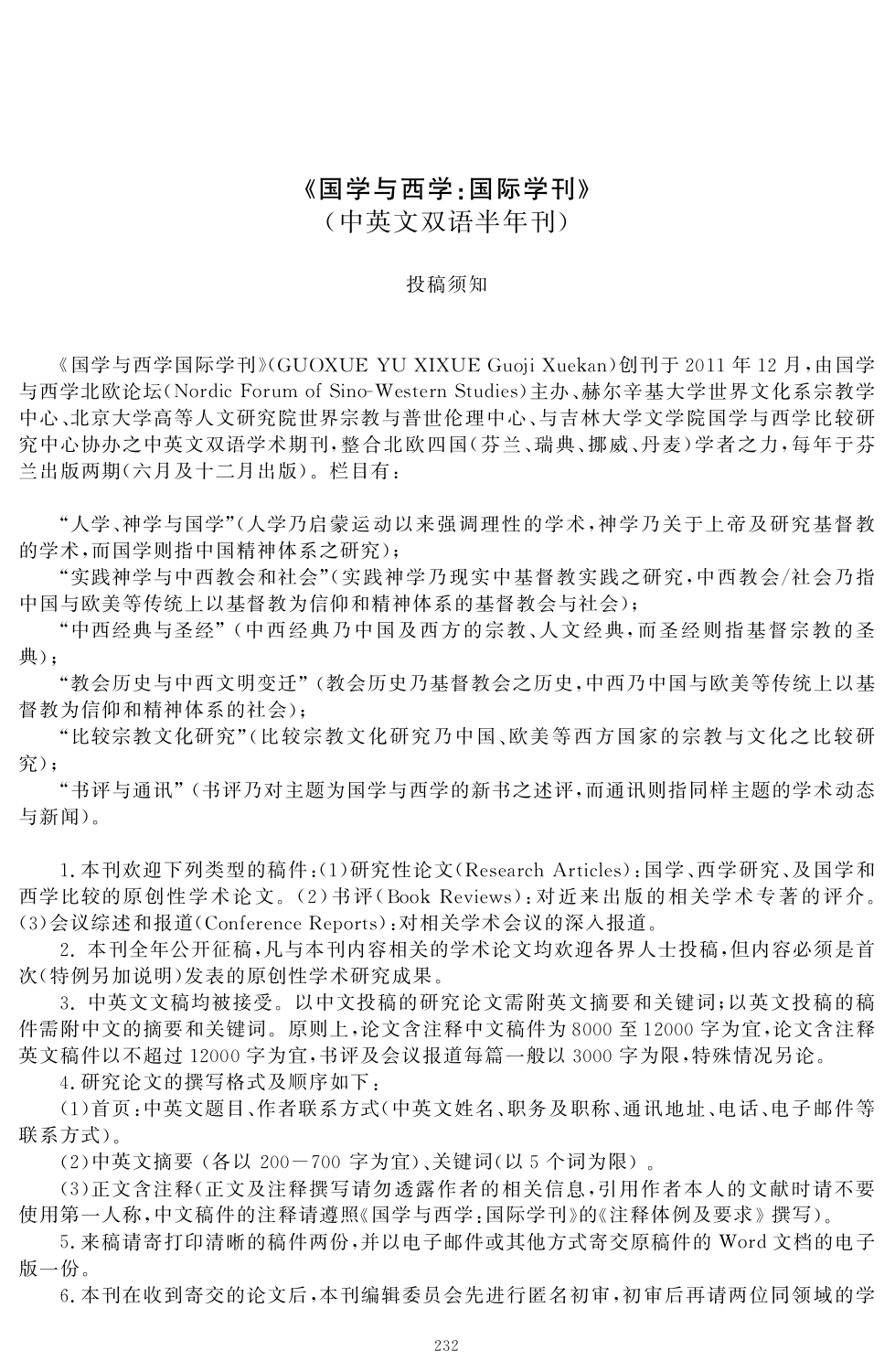者专家复审,复审者意见不同时将激请第三位学者评审;并于稿件收到后三个月内回复作者。谕 期未接到通知者,可自行处理稿件.本刊概不退稿,作者请自留底稿.稿件随收随审,一经审稿通 过即寄发同意刊出函告知作者.经决定采用的文稿,须依本刊体例修改论文格式,编辑部有权对 稿件酌情删改(不愿者请投稿时说明),且需作者亲校最后文稿,修改过后始由本刊编辑委员会另 行决定与何期刊出.

7.著作人投稿本刊,经收录刊登后,同意授权本刊再授权其他本刊接受之资料库进行重制, 通过网络提供服务,授权用户下载、打印等行为,并可酌情修改格式.

8.本刊所刊登的文稿,作者文责自负,一切立论不代表本刊观点,版权则归本刊所有.

9.稿件已经刊登,本刊将于出版后赠送电子版作为酬谢,不另付稿酬.

10.本刊的征稿、评审、编辑与发行等事宜,皆依照«国学与西学:国际学刊»的"刊行及编审办 法"办理.

11.来稿或意见,请寄:

«国学与西学:国际学刊»编辑部 收

Vellikellontie 3 A 4,00410 Helsinki, Finland.

电子文档请寄至:ijofsws@gmail.fi

Tel.  $+ 358 - 40 - 836 - 0793$ 

www.SinoWesternStudies.com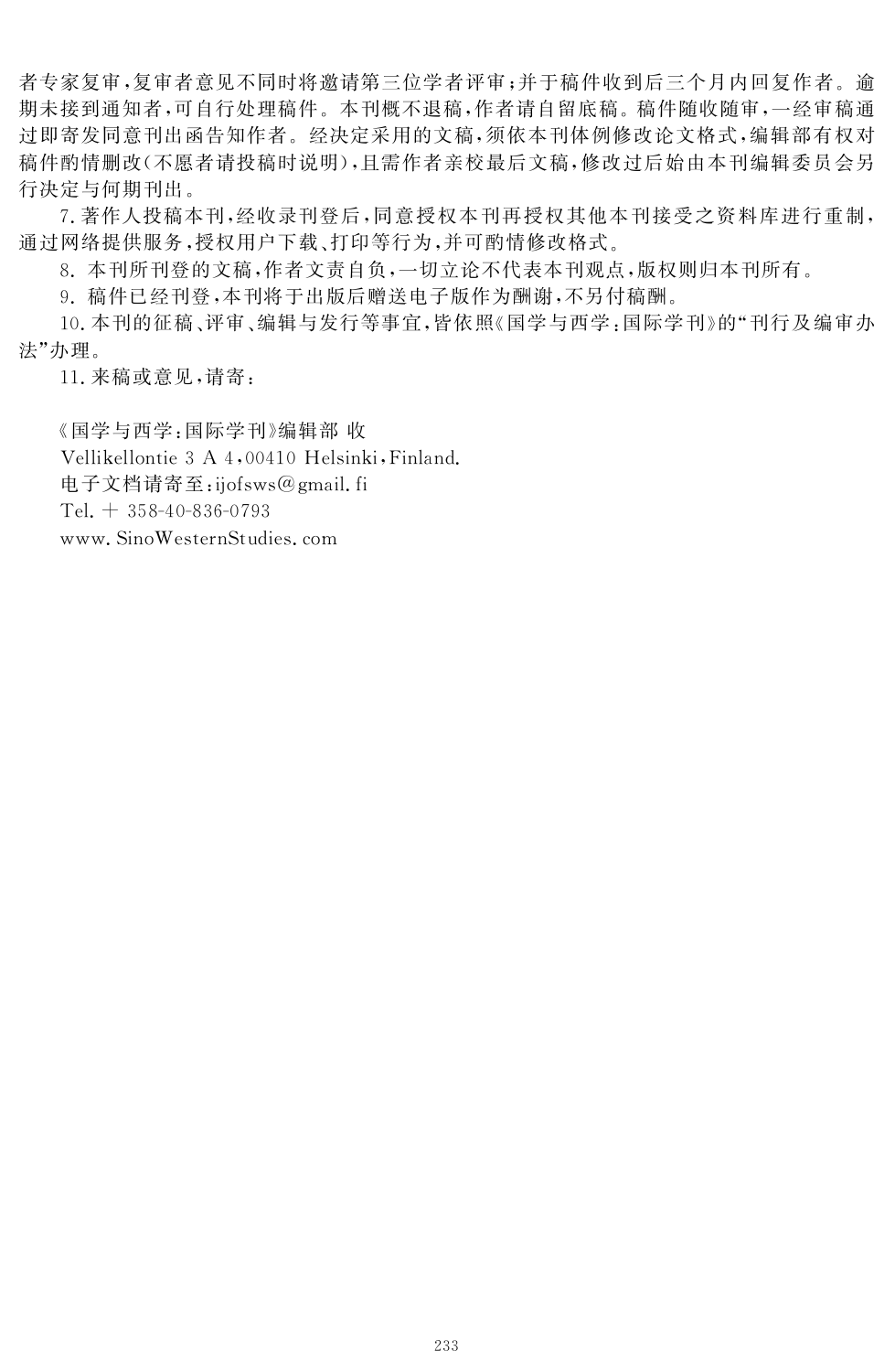## International Journal of Sino-Western Studies **Notes for Contributors**

1. International Journal of Sino-Western Studies (IJS) is published semi-annually every June and December by the Nordic Forum of Sino-Western Studies (members from Finland, Sweden, Norway, and Denmark) and sponsored by the University of Helsinki, Peking University, and Jilin University. It covers areas in Humanities, Theology, and Chinese  $guoxue$  (National Studies), Practical Theology and Sino-Western Views on Church and Society, Chinese and Western Classics and the Bible, History of theChurch and State in the West and in China, Comparative Religious andCultural Studies, Reviews and Reports on Academic Conferences.

2. The types of work we prefer to publish:

a. Research Articles: Original articles related to the topics mentioned above.

b. Book Reviews: Reviews on books or articles that are related to our themes.

c. Academic News: In-depth reports on conferences or other academic news related to our themes.

3. IJS welcomes the submission of texts throughout the year; it is required that the text is original and has not been previously published.

4. The text can be written in Chinese or in English. An English article should have a Chinese abstract, and vice versa. The length of a Chinese article should be between 8,000 and 12,000 Chinese characters, including footnotes. An English article should have no more than  $12,000$  words, including footnotes. A book review or a report on academic news is usually limited to  $3,000$  words. Exceptions will be decided separately.

5. Articles should follow the following format:

a. Both a Chinese and an English title, the author's occupation, position, and contact information; see the Article Submission Cover Page.

b. A 200-700-word abstract and the maximum of 5 keywords in English and Chinese should be included.

c. Full information on publications should be included in the footnotes.

Footnotes must follow the style stated in our Footnote Format and Requirements. For the purpose of an anonymous review, please refrain from revealing the author's identity in the article; when citing the author's own work, please refrain from using the first person pronoun.

6. Please submit two paper copies of the article by mail and one in an electronic form through email. The electronic file should take the Microsoft Word format.

7. Article submitted to IJS will be peer-reviewed first by the editorial committee, then by two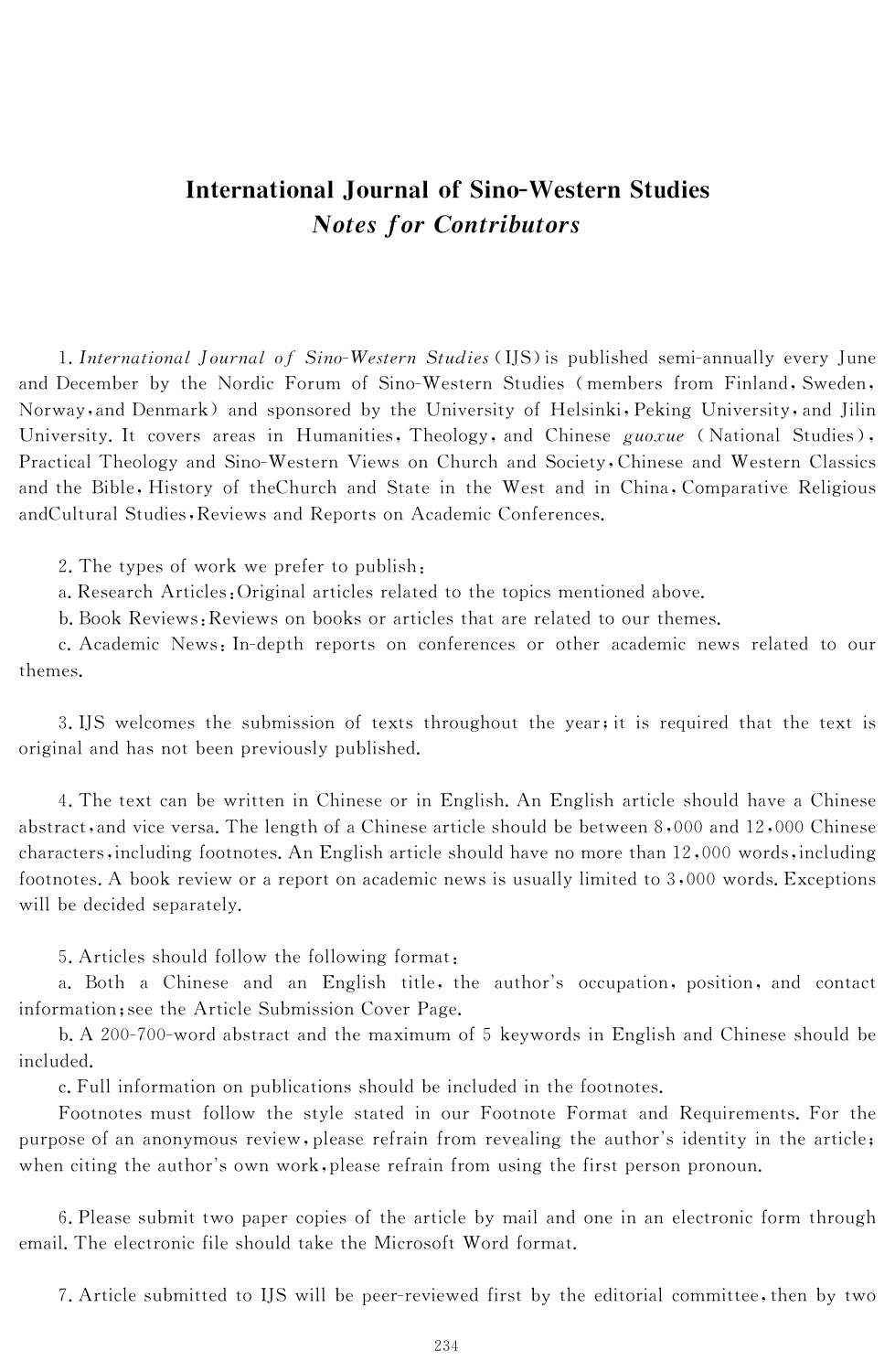scholars of a relevant field, and if necessary a third scholar will be invited to review. The author will receive the decision within three months after submitting the article. The editorial committee has the right to ask for a revision of an article and will thereafter decide whether the article will be published.

8. The author shall agree to authorize IJS the right to the reproduction of the article either electronically or in print.

9. The author is solely responsible for the content of the article, and any viewpoint expressed therein does not necessarily reflect the opinion of IJS. After publication, IJS reserves the copyright of the article.

10. The author will receive electronic version of the IJS in which the article is published, no fees or royalties are paid to the author.

Please send your article or suggestion to:

Editorial Committee International Journal of Sino-Western Studies, Vellikellontie3 A 4,00410 Helsinki, Finland Email with attachment to:ijofsws@gmail.fi  $Tel. + 358-40-836-0793$ www.SinoWesternStudies.com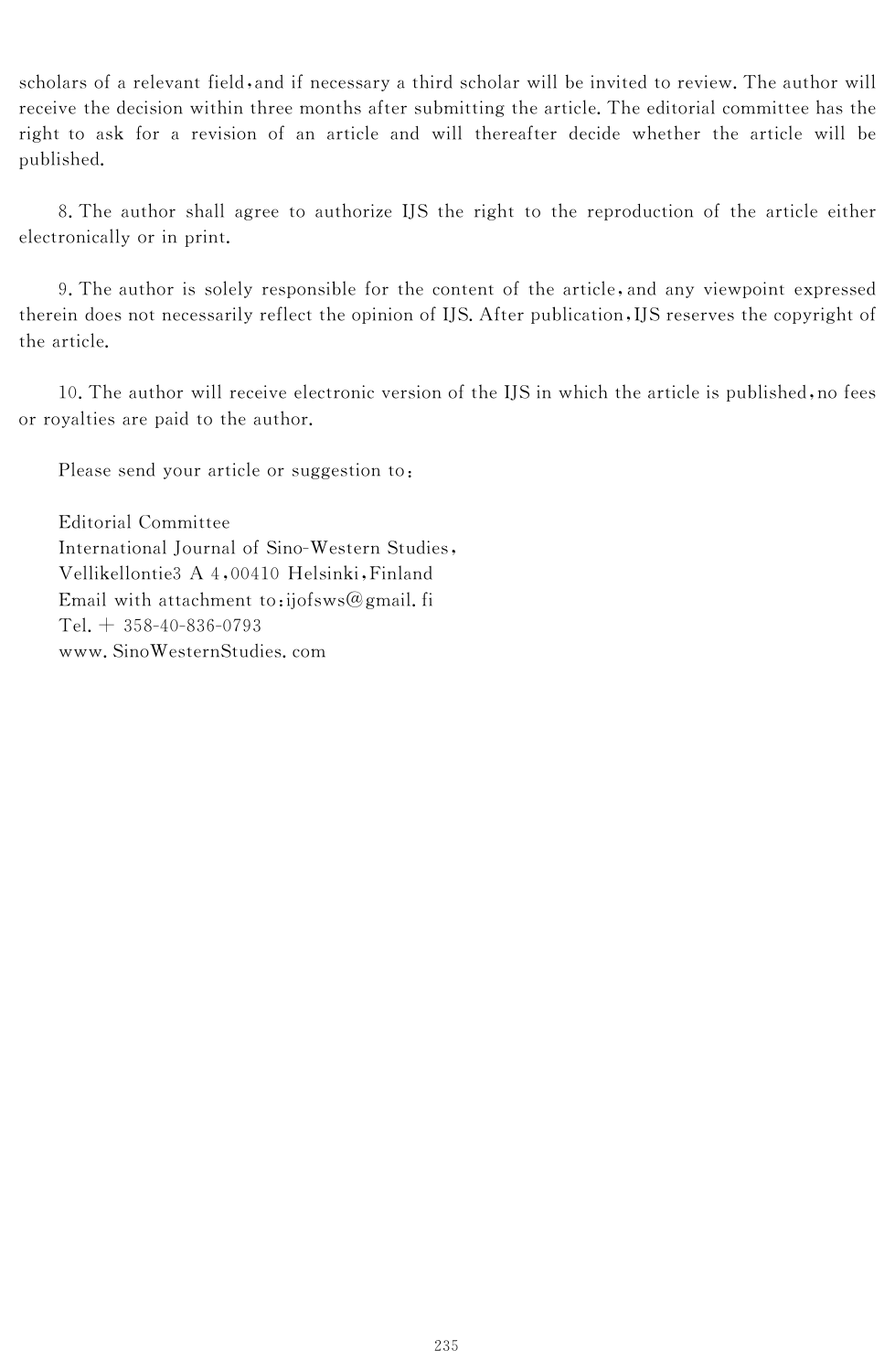# 注释体例及要求 Footnote Format and Requirements

### 一、总则 General Principles

1、采用页下注(脚注),从文首至尾依次加注.

Use continuous footnotes from the start to the end of your article.

2、一般情况下,引用外文文献的注释仍从原文,无须另行译出.

Use original literature when the reference is in a language other than the article, a translation of the citation is not required.

3、文章正文后不另开列"参考文献".

Independent bibliography is not required.

4、所引资料及其注释务求真实、准确、规范.

Please use authentic, accurate, and standard literature references.

5、非汉语语言以英文为例.

We use English as an example of all the non-Chinese languages.

## 二、分则 Detailed Rules

## 1、专著 Monograph:

黄保罗 Huang Baoluo,《汉语学术神学》Hanyu xueshu shenxue [Sino-Christian Academic Theology],(北京 Beijing:宗教文化出版社 Zongjiao wenhua chubanshe [Religion and Culture Press], 2008), 155-159. Paulos Huang, Confronting Confucian Understandings of the Christian Doctrine of Salvation: A Systematic Theological Analysis of the Basic Problems in the Confucian-Christian Dialogue, (Leiden & Boston: Brill,  $2009$ ),  $88-89$ .

## 2、编著 Compiled works:

罗明嘉 Luo Mingjia、黄保罗 Huang Baoluo 主编,《基督宗教与中国文化》*Jiduzongjiao yu zhongguo* wenhua [Christianity and Chinese Culture],(北京 Beijing:中国社会科学出版社 Zhongguo shehui kexue chubanshe [Chinese Social Sciences Press], 2004), 155.

Miikka Ruokanen & Paulos Huang, eds., Christianity and Chinese Culture, (Grand Rapids & Cambridge:Eerdmans,2010),3.

## 3、译著 Translated literature:

麦克 • 阿盖尔 Maike Agaier,《宗教心理学》Zongjiao xinlixue [Religious Psychology],陈彪 Chen Biao 译,(北京 Beijing:中国人民大学出版社 Zhongguo renmin chubanshe [The Press of Renmin University of China]), 2005, 30.

Fung Yu1an, A History of Chinese Philosophy, tr. by Derk Bodde, (Princeton: Princeton University Press,1952),150.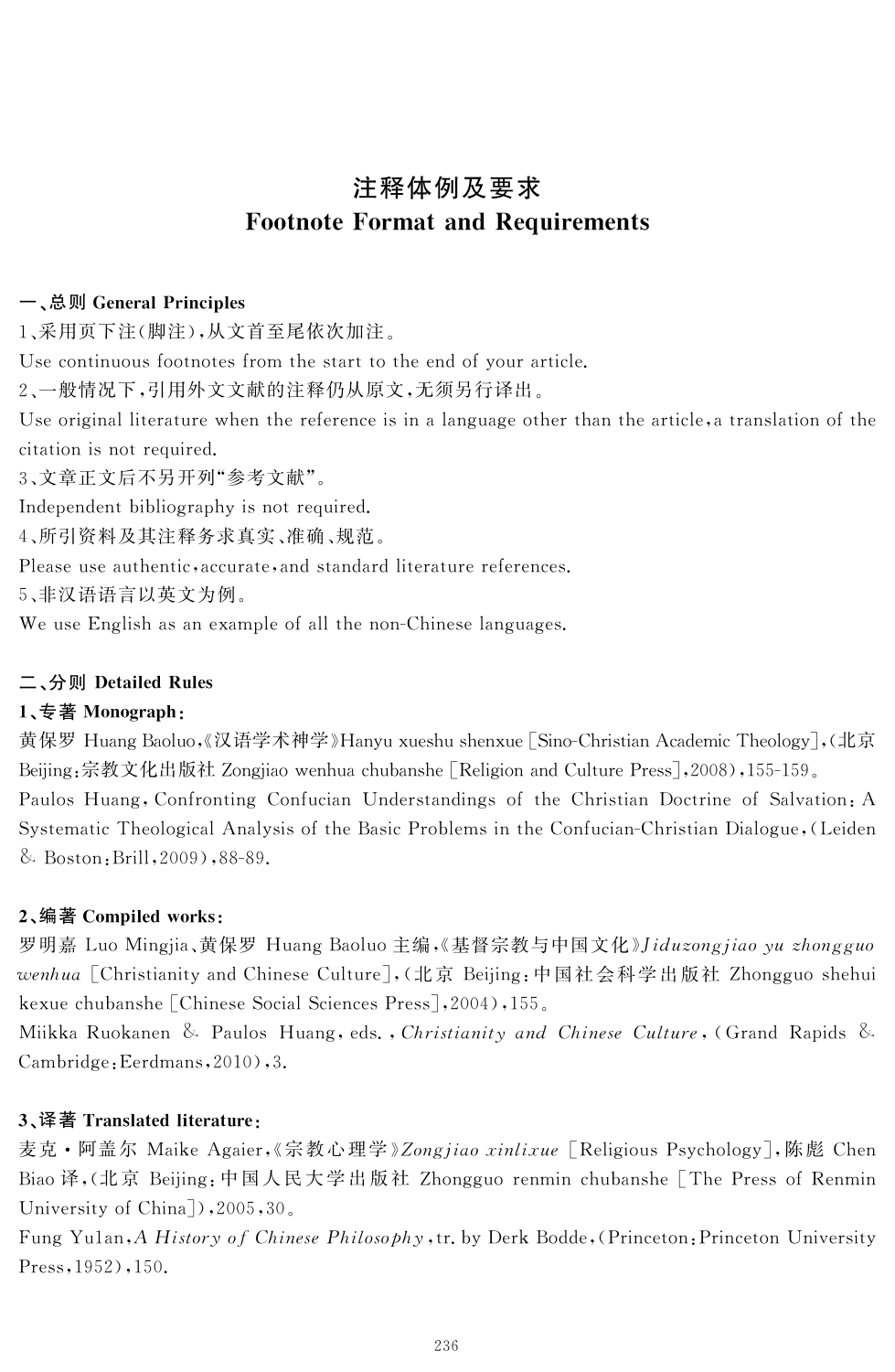#### 4、外文稿件引用中文资料 Chinese literature in non-Chinese articles:

Liang Qichao, Gushu zhenwei jiqi niandai [The Genuinity of Chinese Ancient Books and their Dates], (Shanghai: Shangwu yinshuguan [The Commercial Press], 1923), 20.

#### 5、文集中的文章 Articles in collections:

张敏 Zhang Min,《基督徒身份认同——浙江温州案例》Jidutu shenfen renting——Zhejiang Wenzhou anli [The Personal Identity of Christians],张静 Zhang Jing 主编:《身份认同研究:观念、态度、理据》 Shenfen renting yanjiu:guannian,taidu,liju [A Study on Personal Identity],(上海 Shanghai:上海人 民出版社 Shanghai renmin chubanshe [Shanghai People's Publishing House], 2006), 101-105. Zhuo Xinping, "Comprehensive Theology: An Attempt to Combine Christianity with Chinese Culture," in Miikka Ruokanen & Paulos Huang, eds., Christianity and Chinese Culture, (Grand Rapids & Cambridge: Eerdmans,  $2010$ ,  $185-192$ .

#### 6、报纸中的文章 Articles in newspapers:

曹曙红 CaoShuhong,«信仰之旅 慈善之行———上海玉佛禅寺觉群慈爱功德会参访团西藏行纪实» Xinyang zhi lü, Cishan zhi xing——Shanghai Fochansi Juequn ciai gongdehui canfangtuan Xizang xing jishi [The Trip of Faith and the Travel of Charity], 《中国民族报》Zhongguo minzubao [The Newspaper of Chinese Ethnic Minorities](2011年8月23日),第5版。

David E. Sanger, "U. S. and Seoul Try to Ease Rift on Talks with the North," New York Times, (11 June,2005).

#### 7、期刊中的文章 Articles in journals:

李炽昌 Li Chichang,《跨文本阅读策略:明末中国基督徒著作研究》Kuawenben yuedu celue:Mingmo Zhongguo jidutu zhuzuo yanjiu [The Strategy of Readings in Chinese Christian Writings],《基督教文 化学刊》Jidujiao wenhua xuekan [Journal of Christian Culture], No. 10, (北京 Beijing:中国人民大学 出版社 Zhongguo renmin daxeu chubanshe [The Press of Renmin University of China], 2003), 168. J.R. Carrette, "Religion and Mestrovic's Postemotional Society: The Manufacturing of Religious Emotion," Religion, vol. 34, (2004), 271.

#### 8、会议论文 Conferencepapers:

田海华 Tian Haihua,《汉语语境中的"十诫":以十九世纪基督新教的诠释为例》Hanyu yujing zhong de 'Shijie': Yi shijiu shiji jiduxinjiao de quanshi wei li [The Ten Commandments in the Chinese Context],"第四届'基督教与中国社会文化'国际年青学者研讨会"Disijie 'JidujiaoyuZhongguo shehui wenhua'guoji qingnian xuezhe yantaohui [The Fourth International Young Scholar Conference on Christianity and Chinese Social Culture],(香港 Xianggang,香港中文大学 Xianggang zhongwen daxue [Chinese University of Hong Kong], 2008年12月5-9日), 3.

John Barwick, "Liu Tingfang, Chinese Protestant Elites, and the Quest for Modernity in Repu Xinping Republican China", presented in "The 4th International Young Scholars' Symposium on 'Christianity and Chinese Society and Culture'," (Hong Kong: The Chinese University of Hong  $Kong, 5-9$  December, 2008).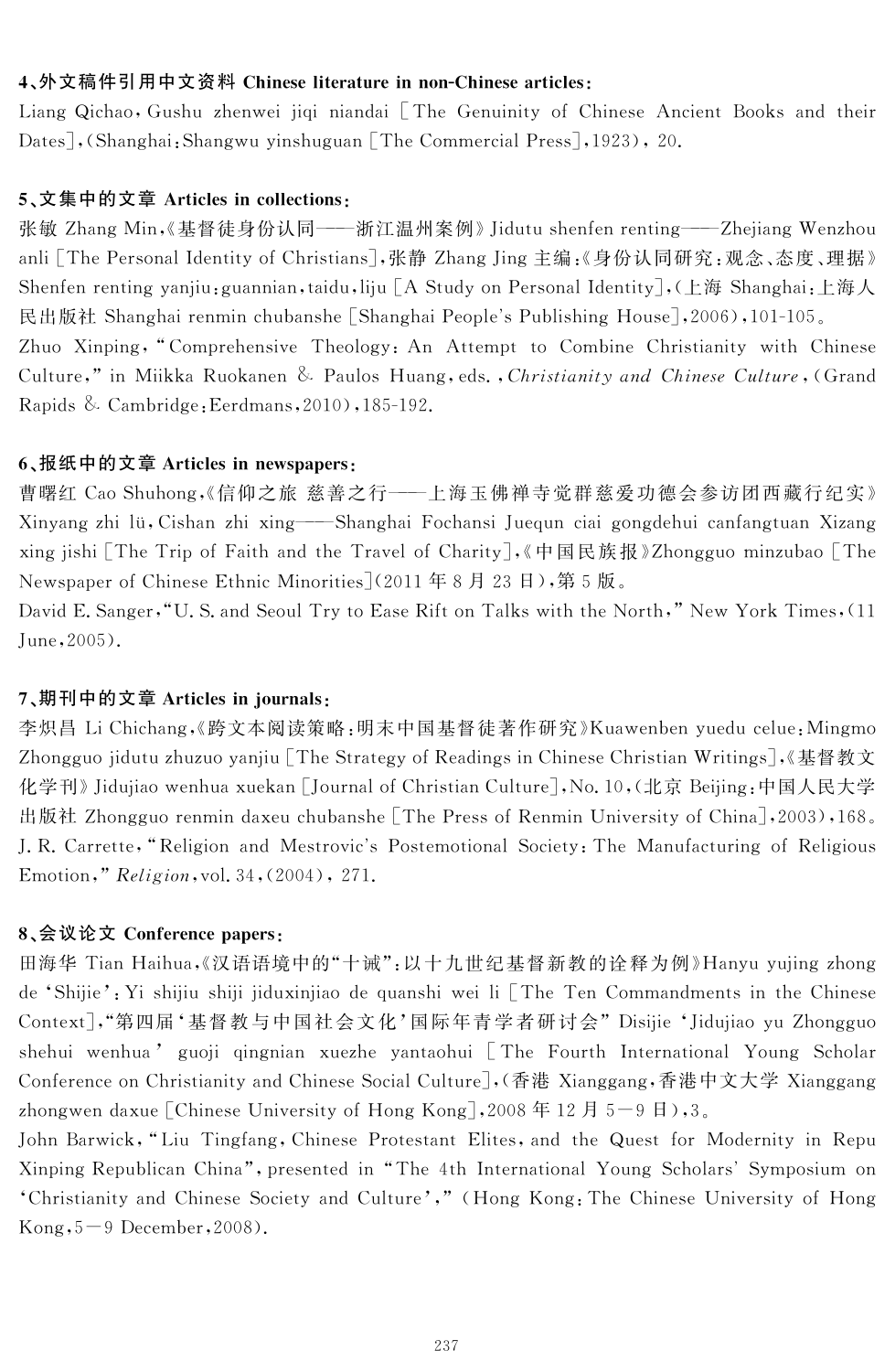### 9、学位论文 Dissertations:

刘家峰 Liu Jiafeng,《中国基督教乡村建设运动研究 (1907-1950)》Zhongguo jidujiao xiangcun jianshe yundong yanjiu [A Study on the Movement of Chinese Christian Countryside Construction],(武汉 Wuhan:华中师范大学博士论文 Huazhong shifan daxue boshi lunwen [Ph. D. dissertation in Central China Normal University], 2001), 55.

Nathan C. Faries, The Narratives of Contemporary Chinese Christianity, (The Pennsylvania State University, PhD dissertation, 2005), 22.

#### 10、互联网资料 Internet source:

http://www.leeds.ac.uk/polis/englishschool/wilson03.doc,2005-03-27.

#### 11、重复引用 Consecutively repeated citations:

同上书,第19页. Ibid., pp. 73-75.

#### 12、转引 Quotation from a secondary source:

新疆档案馆档案政 Xinjiang dang'anguan dang'an zheng 2—5 —140 [Xinjiang Archives . Politics],转 引自木拉提 • 黑尼亚提 Mulati Heiniyati:《喀什噶尔瑞典传教团建堂历史考》Kashigeer Ruidian chuanjiaotuan jiantang lishikao  $\begin{bmatrix} A & Study \end{bmatrix}$  on the Hisotry of Church Establishment in Kashgar by Sweden Missionaries],《新疆社会科学》Xinjiang shehui kexue [Social Sciences in Xinjiang], (乌鲁 木齐 Wumumuqi: 2002 年第 3 期), 64-65。

Stanley A. Erickson, "Economic and Technological Trend Affecting Nuclear Nonproliferation," The Nonproliferation Review, vol. 8, no. 2, 2001, p. 43, quoted from Michael Wesley, "It's Time to Scrap the NPT," Australian Journal of International Affairs, vol. 59, no. 3, (September 2005), 292.

#### 13、华人姓名写法 Writing of Chinese personal names:

如果华人拥有外文名字,则按西文方式名前姓后,如:PaulosHuang;若只有中文名字,则按中国方式 姓前名后,如:Zhuo Xinping 等。If a Chinese person uses the Westernized first name, his name can be written in this way: Paulos Huang; but if he ONLY uses the Chinese name, it must be written in the Chinese way, for instance: Zhuo Xinping, etc.

#### 14、其他 Others:

河北省地方志编纂委员会 Hebei sheng difangzhi bianzhuan weiyuanhui [The Editorial Committee of Hebei Provincial Chorography]编:《河北省志 · 宗教志》Hebei sheng zhi . Zongjiaozhi [Hebei Provincial Chorography . Religions], (北京 Beijing:中国书籍出版社 Zhongguo shuji chubanshe [Chinese Books Publishing House], 1995), 224.

U. S. Agency for International Development, Foreign Aid in the National Interest, (Washington, D. C.,2002),1.